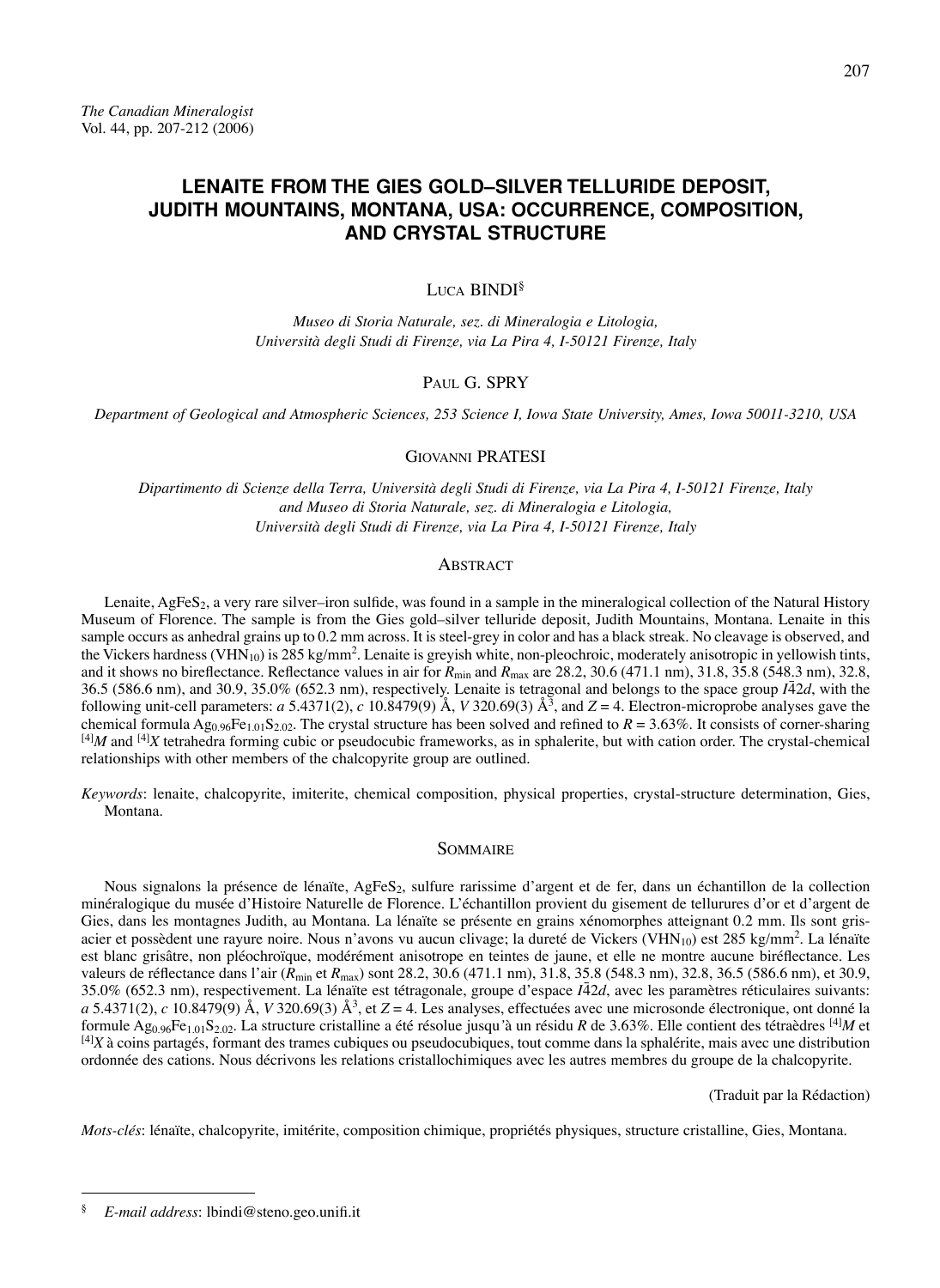#### **INTRODUCTION**

An unnamed Ag–Fe sulfide with the formula AgFe $S_2$ , found in association with various Ni–Co–Fe arsenides, was described from the Tynebottom mine, Garrigill, Cumbria, England by Ixer & Stanley (1987). It occurs as lamellae up to  $15 \mu m$  across in chalcopyrite. They reported it as being pale grey-buff in air, non-pleochroic and slightly anisotropic. Nekrasov *et al.* (1987) also reported a mineral with the same composition occurring as a rim 0.1 mm wide on grains of Ag-bearing chalcopyrite in the Aid and Alfa silver deposit, Siberia, Russia. Since then, Zhang & Spry (1994) described the Ag–Fe sulfide ("unnamed mineral 1") as inclusions up to 20  $\mu$ m across in a veinlet 50  $\mu$ m wide coexisting with hessite and pyrite in the epithermal Gies gold–silver telluride deposit, Judith Mountains, Montana. The name *lenaite* was formally given to AgFeS<sub>2</sub> by Amuzinskii *et al.* (1995); they reported it as grains up to 0.2 mm in length in goethite pseudomorphs after magnesian siderite from the Khachakchanskoye silver occurrence, Lena River basin, Yakutia, Russia. It is also spatially associated with acanthite, chalcopyrite, and Ag-rich members of the tetrahedrite group in quartz–siderite veins. The optical properties given by Amuzinskii *et al.* (1995) for lenaite match those given previously for the unnamed phases by Ixer & Stanley (1987), Nekrasov *et al.* (1987), and Zhang & Spry (1994).

In the course of a revision of the mineralogical collection of the Natural History Museum of Florence (Bindi *et al.* 2005, and references therein), we discovered a sample of lenaite from the Gies deposit (catalogue number 44285/G, labeled proustite). In this paper, we report the physical and chemical characteristics of lenaite from the Gies deposit, together with



Fig. 1. Back-scattered electron image of lenaite (Len) containing inclusions of pyrite (Py) and in contact with hessite (Hes). It is also rimmed and cross-cut by imiterite (Im). Sample 90–P13; the image was obtained using Hitachi S 2460 reduced-vacuum scanning electron microscope at an accelerating voltage of 20 kV.

a determination of the crystal structure. We have also re-examined the specimen of lenaite (sample 90–P13) of Zhang & Spry (1994) by optical methods and with a scanning electron microscope.

#### Occurrence of Lenaite and Geological Setting

The Gies deposit is an epithermal vein system that occurs along the contact between Cretaceous–Tertiary alkaline intrusive rocks (monzonite, syenite, and tinguaite) and Cambrian to Cretaceous sedimentary rocks (limestone, sandstone, and siltstone) in the Judith Mountains, Montana. The average grade of the deposit was about 14 g/t gold. Thirty-six ore and gangue minerals were identified by Zhang & Spry (1994) in four hypogene stages. The first three stages correlate with quartz-forming events, whereas the last three stages contain tellurides. Sulfides are found in all four stages, with lenaite occurring in stage-IV veinlets (<1 mm wide) that cross-cut minerals of stage III. In sample 44285/G, lenaite occurs as anhedral grains up to 0.2 mm across spatially associated with proustite, tetrahedrite, tennantite, chalcopyrite, and pyrite.

A re-examination of sample 90–P13 of Zhang & Spry (1994) shows the presence of the following ore minerals: hessite, pyrite, lenaite, native gold, chalcopyrite, polybasite, tennantite, and the rare phase imiterite  $(Ag_2HgS_2)$ . Lenaite occurs in contact with hessite, pyrite, and imiterite, with the last mineral cross-cutting lenaite (Fig. 1). Imiterite has been reported previously from only two localities (Guillou *et al.* 1985, Walenta & Hess 1985).

Although fluid-inclusion studies show that stages I, II, and III formed between 270° and 320°C, there was no suitable mineral on which to conduct a fluidinclusion study in the stage-IV lenaite-bearing material. However, we speculate that lenaite formed at less than 170°C because of the presence of coexisting hessite and Au–Ag alloy in sample 90–P13 of Zhang & Spry (1994) from stage IV and the intimate spatial association between hessite and lenaite. Coexisting Au–Ag alloy and hessite would have formed as products of the decomposition of the  $\gamma$  phase, a composition intermediate between hessite and petzite, which forms only below 170°C (Cabri 1965).

#### PHYSICAL AND OPTICAL PROPERTIES

Lenaite is steel-grey in color and shows a black streak. The mineral is opaque with a metallic luster. The micro-indentation measurements carried out with a VHN load of 10 g on sample 44285/G gave a mean value of 285 kg/mm<sup>2</sup> (range:  $270-300$ ), corresponding to a Mohs hardness of about  $4 - 4\frac{1}{2}$ . This value is slightly lower than that found by Amuzinskii *et al.* (1995) for lenaite from the Khachakchanskoye ore deposit (310 kg/mm<sup>2</sup>). In reflected light, lenaite in sample 44285/G is greyish white, non-pleochroic, moderately anisotropic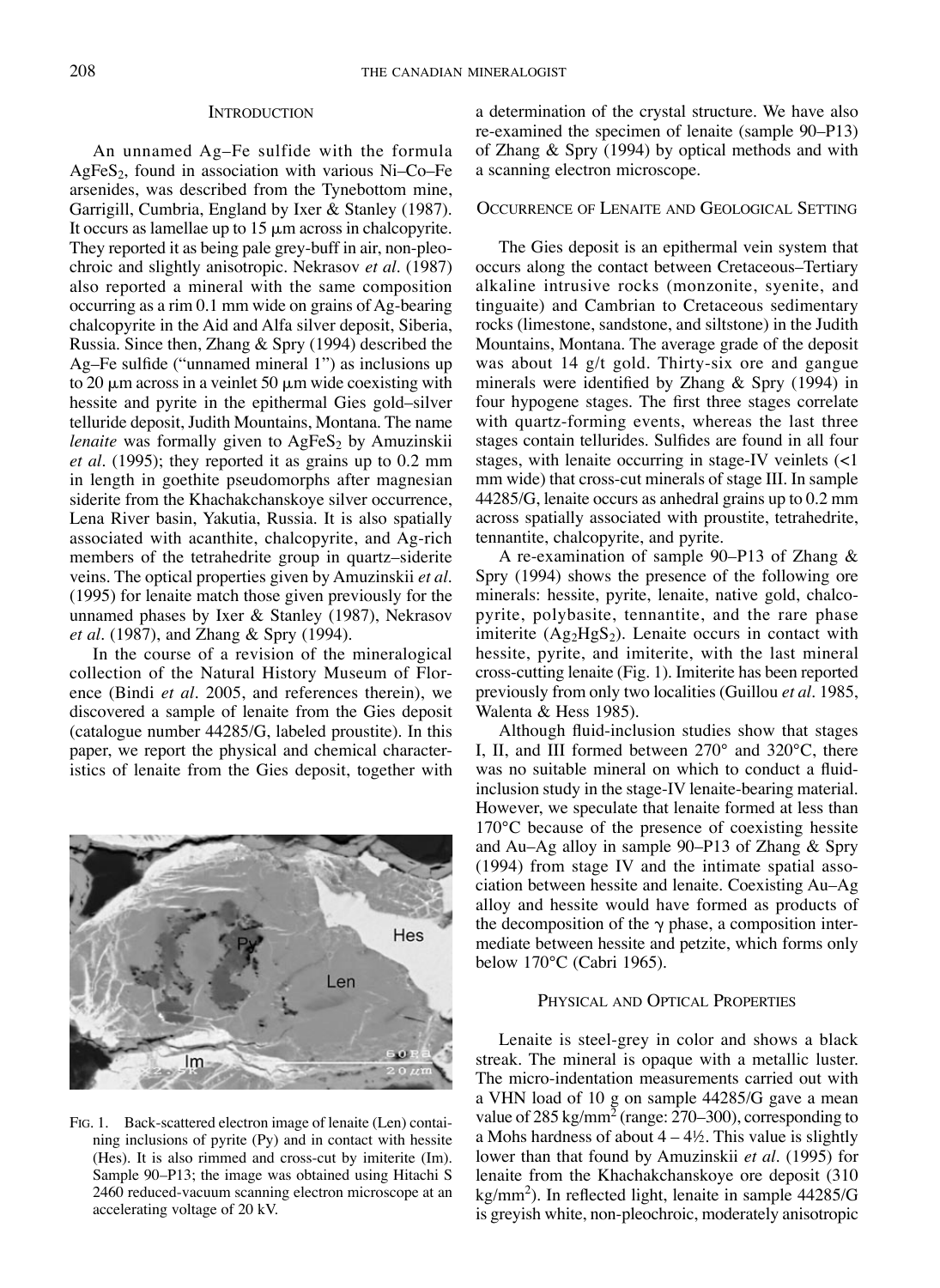in yellowish tints, and shows no bireflectance. There are no internal reflections.

Reflectance measurements were performed in air with a MPM–200 Zeiss microphotometer equipped with a MSP–20 system processor on a Zeiss Axioplan ore microscope on the 44285/G sample. Filament temperature was approximately 3350 K. An interference filter was adjusted, in turn, to select four wavelengths for measurement (471.1, 548.3, 586.6, and 652.3 nm). Readings were taken for specimen and standard (SiC) maintained under the same conditions of focus. The diameter of the circular measuring area was 0.1 mm. Measurements of reflectivity (in  $\%$ ) for  $R_{\text{min}}$  and  $R_{\text{max}}$ are 28.2, 30.6 (471.1 nm), 31.8, 35.8 (548.3 nm), 32.8, 36.5 (586.6 nm), and 30.9, 35.0 (652.3 nm), respectively.

### Chemical Composition

A preliminary chemical analysis using EDS, performed on the same crystal fragment as that used for the structural study, did not indicate elements (Z > 9) other than Ag, Fe, S and very minor Sb, As and Cu. The chemical composition was then determined by means of a JEOL JXA–8600 electron microprobe. Concentrations of the major and minor elements were determined at an accelerating voltage of 20 kV and a beam current of 40 nA, with variable count-times: 30 s were used for Ag, Fe and S, and 60 s for the minor elements Sb, As and Cu. For the wavelength-dispersion analyses, the following lines were used: Ag*L*a, Fe*K*a, S*K*a, Sb*L*b, As*L*a, and Cu*K*a. We employed the following standards: pure silver (Ag), marcasite (Fe, S), synthetic GaAs (As), pure copper (Cu), and synthetic  $Sb_2Te_3$  (Sb). The crystal fragment was found to be homogeneous within analytical uncertainty. The average chemical composition, together with ranges of wt.% of elements, is reported in Table 1. On the basis of four atoms, the empirical formula is  $Ag<sub>0.96</sub>Fe<sub>1.01</sub>S<sub>2.02</sub>$ , which is similar to that reported by Amuzinskii *et al.*  $(1995)$ : Ag<sub>0.98</sub>Fe<sub>0.98</sub>S<sub>2.04</sub>.

# Crystal-Structure Solution and Refinement

A small fragment ( $15 \times 25 \times 25 \mu$ m) from sample 44285/G was selected for the single-crystal X-raydiffraction study. The data collection intensity  $(3 < \theta <$ 50°) was carried out by means of an Oxford Diffraction Xcalibur 2 single-crystal diffractometer (enhanced Xray source, X-ray radiation Mo $K\alpha$ ,  $\lambda = 0.71073$  Å) fitted with a Sapphire–2 CCD detector. A total of 1985 frames of data were collected at room temperature as 12 sets of omega runs with an exposure time of 40 s per frame and a frame width of 0.75°. This afforded an overall data-collection of 15048 reflections (836 unique). Data frames were processed using the *CRYSALIS* software package (Oxford Diffraction 2002) running on the Xcalibur 2 control PC. The empirical method proposed by Blessing (1995) was applied for the absorption correction. The merging *R* for the data set decreased from 9.31% before the absorption correction to 5.24% after this correction. Systematic absences (*hkl*: *h* + *k* + *l*  $= 2n$ ;  $hk0: h + k = 2n$ ;  $0kl: k + l = 2n$ ;  $hhl: 2h + l = 4n$ ; 00*l*:  $l = 4n$ ;  $h00$ :  $h = 2n$ ;  $h\bar{h}0$ :  $h = 2n$ ) are consistent with the space groups  $I4_1$ *md* and  $I\overline{4}2d$ . In view of the close similarity with the minerals of the chalcopyrite group, we decided to solve the structure in the space group *I* $\overline{4}$ 2*d*. The positions of silver and iron atoms were determined from a three-dimensional Patterson synthesis (Sheldrick 1997a). A least-squares refinement using these heavy-atom positions and isotropic temperaturefactors yielded an *R* factor of 8.55%. Three-dimensional difference-Fourier synthesis yielded the position of the remaining sulfur atom. The full-matrix least-squares program SHELXL–97 (Sheldrick 1997b) was used for the refinement of the structure. The introduction of anisotropic temperature-factors for all the atoms led to *R* = 3.63% for 651 observed reflections  $[F_0 > 4\sigma(F_0)]$  and  $R = 3.88\%$  for all 836 independent reflections. Neutral scattering curves for Ag, Fe and S were taken from the International Tables for X-ray Crystallography (Ibers & Hamilton 1974). Inspection of the difference-Fourier map revealed that maximum positive and negative peaks were 3.85 and 3.77  $e^{-}/\text{\AA}^3$ , respectively.

In contrast with what is observed for the chalcopyrite structure (Hall & Stewart 1973), the absolute structure cannot be determined accurately. In fact, the Flack parameter is 0.53(8) for the data presented here, and 0.51(8) for the inverted structure. Experimental details and *R* indices are given in Table 2. Fractional atomic coordinates and anisotropic-displacement parameters are shown in Table 3.

#### Description of the Structure and Discussion

In their mineralogical classification Strunz & Nickel (2001) considered lenaite as a member of the chalcopyrite group. There are six members: chalcopyrite,  $CuFeS<sub>2</sub>$  (Hall & Stewart 1973), gallite, CuGaS<sub>2</sub> (Strunz *et al.* 1958), roquesite, CuInS<sub>2</sub> (Picot & Pierrot 1963), eskebornite, CuFeSe<sub>2</sub> (Delgado et al. 1992), lenaite,

TABLE 1. RESULTS OF ELECTRON-MICROPROBE ANALYSES OF LENAITE

|       | $wt$ % | range           | $\sigma$ (%) |
|-------|--------|-----------------|--------------|
| Ag    | 45.86  | $45.03 - 46.39$ | 0.40         |
| Fe    | 24.97  | $24.12 - 25.60$ | 0.30         |
| S     | 28.53  | $27.98 - 28.90$ | 0.30         |
| Sb    | 0.00   | $0.00 - 0.34$   | 0.02         |
| As    | 0.00   | $0.00 - 0.41$   | 0.02         |
| Cu    | 0.00   | $0.00 - 0.52$   | 0.02         |
| Total | 99.36  |                 |              |

Note: Six spot-analyses on the same crystal. Sample 44285/G.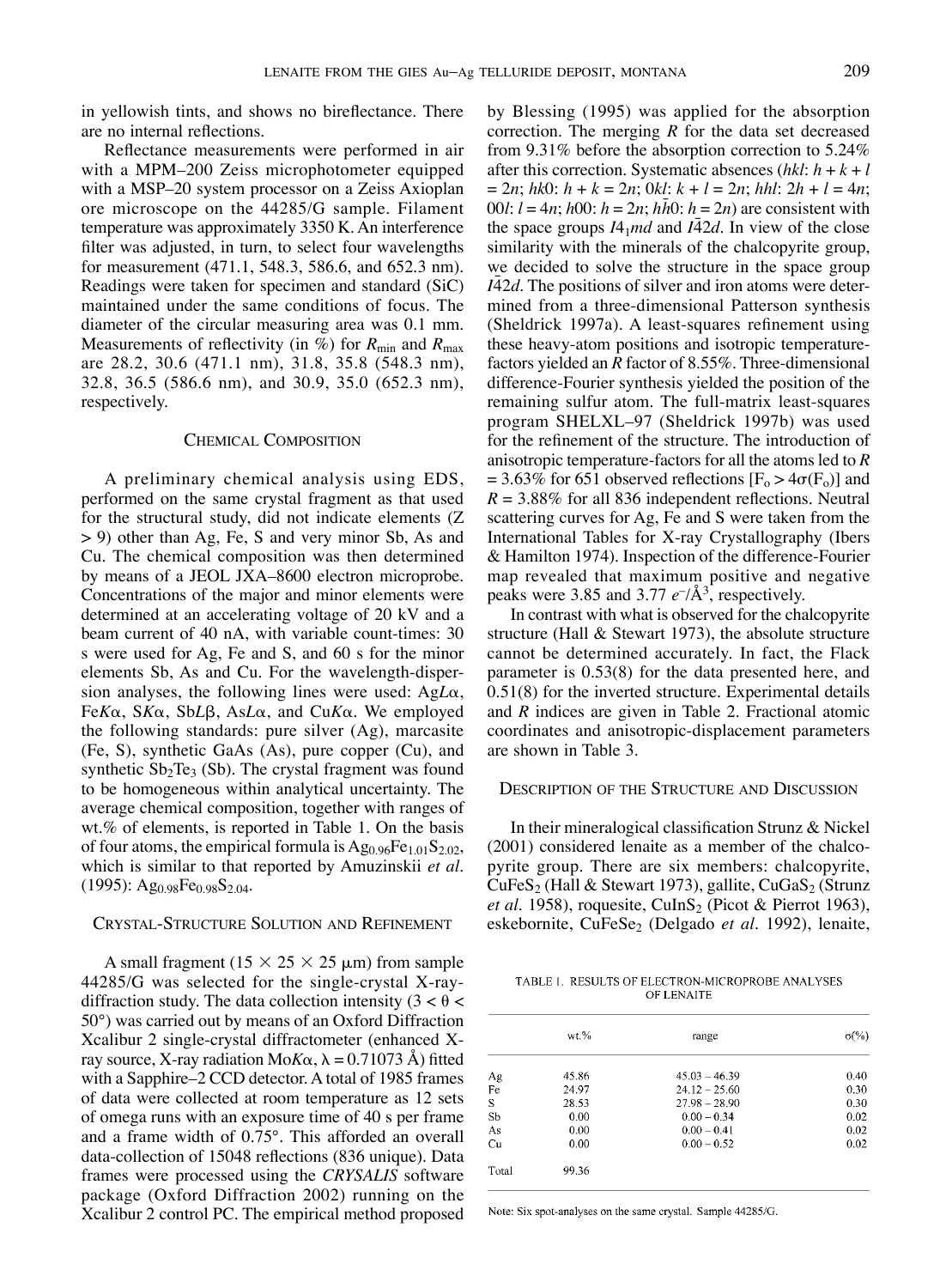AgFeS<sub>2</sub> (Amuzinskii *et al.* 1995), and laforêtite, AgInS<sub>2</sub> (Meisser *et al.* 1999). Apart from eskebornite (space group *P*¯ 42*c*, Delgado *et al.* 1992) and lenaite (space group proposed *P*42*mc*, Amuzinskii *et al.* 1995), all the others are characterized by space group  $I\bar{4}2d$ , unit-cell dimensions *a* in the range  $5.29 - 5.88$  Å,  $10.42 < c <$ 11.21 Å, and  $Z = 4$ . From the crystallographic point of view, however, only the crystal structure of chalcopyrite has been investigated (Hall & Stewart 1973). It consists of corner-sharing [4]*M* and [4]*X* tetrahedra forming cubic or pseudocubic frameworks, as in sphalerite, but with order of the cations. On the whole, the crystal structure of lenaite refined here (Fig. 2) is topologically identical to that of chalcopyrite, apart from the deviations expected from the metal size (*i.e*., Ag with respect to Cu). Both Ag and Fe atoms are tetrahedrally surrounded by S atoms, with distances Ag–S of 2.4698(4) Å, and Fe–S of 2.2458(3) Å.

One of the most interesting structural peculiarities of the crystal structure of lenaite is the angle that the sulfur atoms subtend with the different metals. The two independent S–Fe–S angles of the iron tetrahedron are  $111.38(1)$  and  $105.72(1)$ °, whereas the S-Ag-S angles in the silver tetrahedron are 113.40(1) and  $107.54(1)$ ° (Fig. 3). On the other hand, Hall & Stewart (1973) showed that the coordination of iron in chalcopyrite is perfectly tetrahedral [S–Fe–S: 109.47(4) and 109.47(3)°, respectively], whereas the coordination of copper resembles a flattened tetrahedron [S–Cu–S:  $111.06(3)$  and  $108.68(4)$ °, respectively] in the *z* direction of the cell. The combination of distorted tetrahedrally coordinated silver and iron atoms in the crystal structure of lenaite apparently induces a strong increase in the distortion parameter  $\sigma^2$  (Robinson *et al.* 1971) of the  $S(Ag_2Fe_2)$  tetrahedron. In fact, the value of this parameter, 24.05, exceeds by far that observed in chalcopyrite  $\sigma^2 = 1.40$  for S(Cu<sub>2</sub>Fe<sub>2</sub>): Hall & Stewart (1973)] and those observed in the stannite–kësterite join  $\sigma^2 = 2.06-3.51$  for the S( $M_3$ Sn): Bonazzi *et al.* (2003)].

By comparing the crystal structures of chalcopyrite (Hall & Stewart 1973), talnakhite (Hall & Gabe 1972), mooihoekite (Hall & Rowland 1973), and haycockite (Rowland & Hall 1975), Hall (1975) pointed out that the relative magnitude of the thermal motion for the Cu, Fe and S atoms in these minerals is remarkably consistent. Hall (1975) noted that the average isotropic

TABLE 2. EXPERIMENTAL DETAILS FOR THE LENAITE CRYSTAL SELECTED

| space group<br>cell parameters | <i>FA2d</i> (#122)       | theta range $(°)$<br>independent reflections | $3 - 50$<br>836 |
|--------------------------------|--------------------------|----------------------------------------------|-----------------|
| a(A)                           | 5.4371(2)                | reflections with                             |                 |
| c(A)                           | 10.8479(9)               | $Fo > 4\sigma(Fo)$                           | 651             |
| $V(\rm \AA^3)$<br>320.69(3)    |                          | $R_{obs}$ (%)                                | 3.63            |
| crystal size (um)              | $15 \times 25 \times 25$ | $R_{-1}$ (%)                                 | 3.88            |
| radiation                      | MoKa                     |                                              |                 |
|                                | 40 mA, 40 kV             |                                              |                 |

temperature-factor of the iron atoms is consistently lower than that for the copper atoms. The likely cause for this difference is the stronger covalent interaction between iron and sulfur over copper and sulfur, as indicated by the markedly shorter Fe–S bond distances with respect to Cu-S. For the lenaite sample studied here, we observed a very similar average isotropic temperature-factor for the Ag and Fe atoms (Table 3), thus indicating a similar covalent interaction between metals and sulfur atoms. It should be stressed, however, that Hall (1975) analyzed temperature factors and distortions of coordination polyhedra in order to find out possible guidelines to determine the degree of metal order in the chalcopyrite-group minerals. In the case of lenaite, since there is a strong difference in size between silver and iron, together with the marked difference in the mean number of electrons, we were able to determine the tetrahedral environment of both metals.

Table 4 shows the X-ray powder pattern calculated using the structural data obtained in this study, together with that reported by Amuzinskii *et al.* (1995) for lenaite from the type locality. It is evident that the patterns



Fig. 2. The crystal structure of lenaite. Grey, red and yellow circles refer to Ag, Fe and S atoms, respectively. The unit cell is outlined.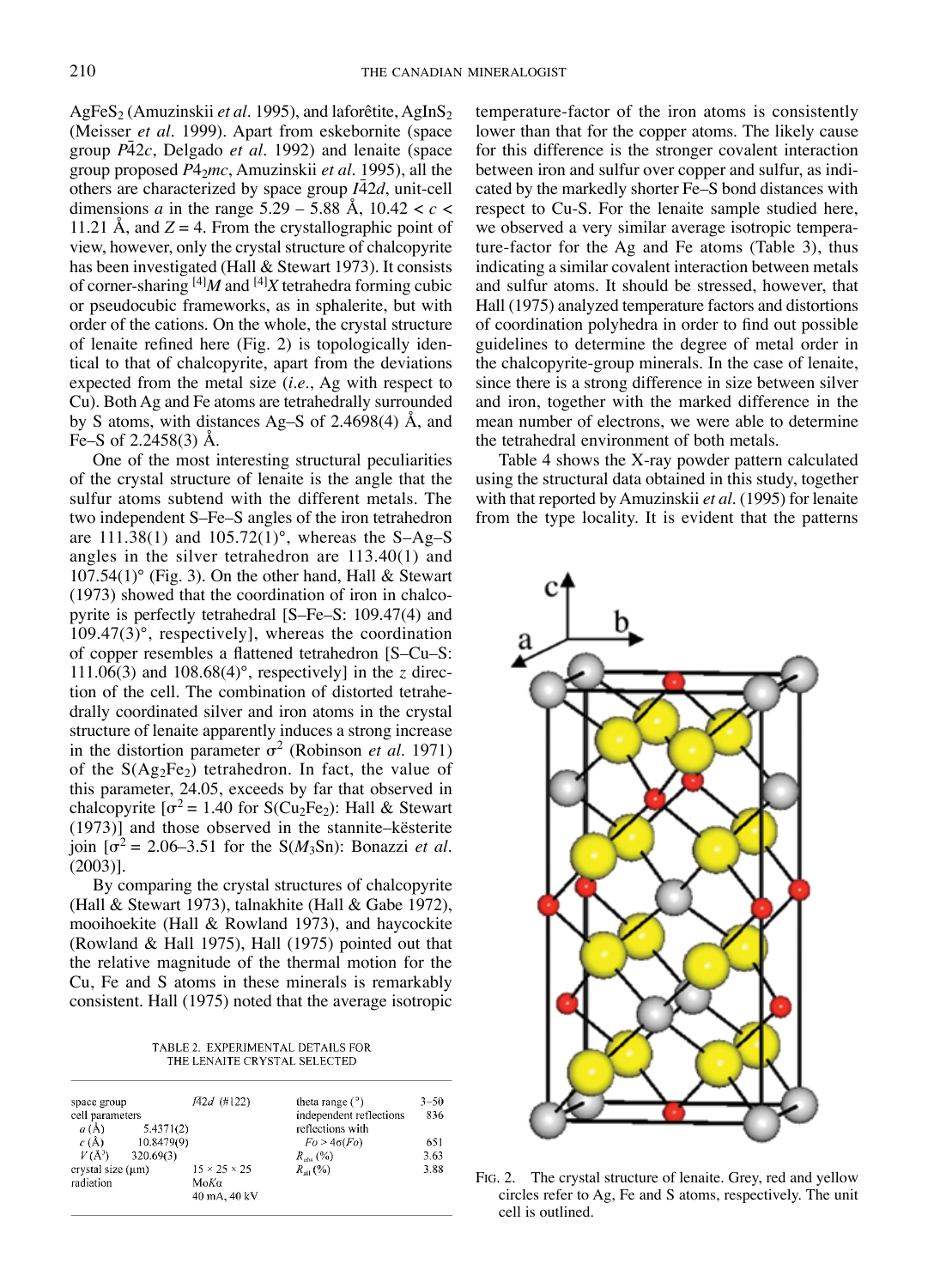| OF ATOMS IN LENAITE |     |     |          |                             |          |           |           |             |        |
|---------------------|-----|-----|----------|-----------------------------|----------|-----------|-----------|-------------|--------|
| xla                 | ν/b | Z/C | $U_{II}$ | $\mathcal{C}$ <sub>22</sub> | $U_{32}$ | $\cup$ 17 | $\cup$ 12 | <b>U</b> 72 | $\sim$ |

TABLE 3. FRACTIONAL COORDINATES AND ANISOTROPIC DISPLACEMENT PARAMETERS

|    | x/a       | v/b | Z/C           | $U_{II}$   | $U_{\nu}$ | $U_{33}$   | $U_{12}$ | $U_{13}$ | $U_{23}$     | $U_{eq}$   |
|----|-----------|-----|---------------|------------|-----------|------------|----------|----------|--------------|------------|
| Ag |           |     | U             | 0.01620(6) | $U_{tt}$  | 0.01586(7) |          |          |              | 0.01609(5) |
| Fe |           | o   | $\frac{1}{2}$ | 0.0152(1)  | $U_{II}$  | 0.0148(1)  |          | $\theta$ |              | 0.01505(7) |
| S  | 0.2857(1) | ¼   | 1/8           | 0.0189(2)  | 0.0175(2) | 0.0176(3)  | 0        | 0        | $-0.0003(2)$ | 0.0180(1)  |



Fig. 3. Interatomic angles in lenaite. Symbols as in Figure 2.

The unit cell is outlined.

TABLE 4. X-RAY POWDER-DIFFRACTION PATTERN OF LENAITE

|                | $\mathbf{1}$           |                                          |     | $\overline{c}$        |                |
|----------------|------------------------|------------------------------------------|-----|-----------------------|----------------|
| hkl            | $d_{calc}(\text{\AA})$ | $\mathcal{U}\mathcal{I}_{\mathit{calc}}$ | hkl | $d_{obs}(\text{\AA})$ | $Ul_{\theta}$  |
| 101            | 4.8607                 | $\overline{7}$                           |     |                       |                |
| $\overline{a}$ | ä,                     |                                          | 003 | 3.43                  | 1              |
| 112            | 3.1366                 | 100                                      | 112 | 3.15                  | 10             |
| 103            | 3.0109                 | 5                                        |     |                       |                |
| ÷              | ä,                     | ä,                                       | 200 | 2.824                 | 1              |
| 200            | 2.7185                 | 12                                       | 201 | 2.726                 | s 1            |
| 004            | 2.7120                 | 5                                        |     | ÷,                    |                |
| ÷              | ÷,                     |                                          | 004 | 2.586                 | $\mathbf{1}$   |
|                |                        |                                          | 211 | 2.445                 | $\overline{c}$ |
| 211            | 2.3727                 | 6                                        |     | ٠                     |                |
|                |                        |                                          | 104 | 2.340                 | $\leq 2$       |
|                |                        |                                          | 203 | 2.191                 | 1              |
|                |                        |                                          | 005 | 2.072                 | 1              |
| 213            | 2.0178                 | $\overline{c}$                           | 220 | 1.998                 | ı              |
| 105            | 2.0151                 | $\overline{2}$                           |     |                       |                |
| 220            | 1.9223                 | 17                                       |     |                       |                |
| 204            | 1.9200                 | 34                                       | 204 | 1.910                 | 4              |
| 301            | 1.7876                 | $\overline{\mathbf{c}}$                  |     |                       |                |
|                |                        | ÷,                                       | 312 | 1.692                 | $\overline{2}$ |
|                |                        |                                          | 205 | 1.670                 | $\leq 1$       |
| 312            | 1.6390                 | 23                                       |     |                       |                |
| 116            | 1.6361                 | 12                                       |     |                       |                |
| 224            | 1.5683                 | $\overline{4}$                           |     |                       |                |
| 323            | 1.3918                 | I                                        |     |                       |                |
| 400            | 1.3593                 | 4                                        |     |                       |                |
| 008            | 1.3560                 | $\overline{\mathbf{c}}$                  |     |                       |                |
| 217            | 1.3068                 | $\mathbf{I}$                             |     |                       |                |
| $\overline{a}$ | ä,                     |                                          | 332 | 1.288                 | < 1            |
| 332            | 1.2472                 | $\overline{4}$                           |     |                       |                |
| 316            | 1.2459                 | 8                                        |     |                       |                |
| 325            | 1.2383                 | I                                        |     |                       |                |
| 420            | 1.2158                 | $\overline{\mathbf{c}}$                  |     |                       |                |
| 404            | 1.2152                 | $\overline{c}$                           |     |                       |                |
| 208            | 1.2134                 | 1                                        |     |                       |                |
| 424            | 1.1094                 | 8                                        |     |                       |                |
| 228            | 1.1081                 | $\overline{4}$                           |     |                       |                |
| 512            | 1.0463                 | 4                                        |     |                       |                |
| 336            | 1.0455                 | 2                                        |     |                       |                |
| 11.10          | 1.0440                 |                                          |     |                       |                |
|                |                        |                                          |     |                       |                |

differ from one another significantly. Amuzinskii *et al.* (1995) reported only 14 lines in their diffraction pattern, and the attribution of the space group  $P4<sub>2</sub>mc$ to lenaite is considered questionable. One can speculate that the original lenaite and the mineral examined here could represent two distinct species; however, the chemical composition of the two minerals is identical. On the other hand, possible reasons for the observed discrepancies could be the small amount of material (very small grain-size) available to Amuzinskii *et al.* (1995), as well as the possibility of intergrowths with other Ag-sulfides.

1:  $d$  values calculated on the basis of  $a$  5.4371(2),  $c$  10.8479(9) Å, and with the atom coordinates reported in Table 3. Intensities calculated using XPOW software version 2.0 (Downs et al. 1993).

2: observed powder-diffraction pattern and indexing originally reported by Amuzinskii et al. (1995).

#### **ACKNOWLEDGEMENTS**

The paper benefitted by the official reviews made by Gunnar Raade and Nigel Cook. The authors are also grateful to Robert F. Martin for his suggestions on improving the manuscript. The authors thank Filippo